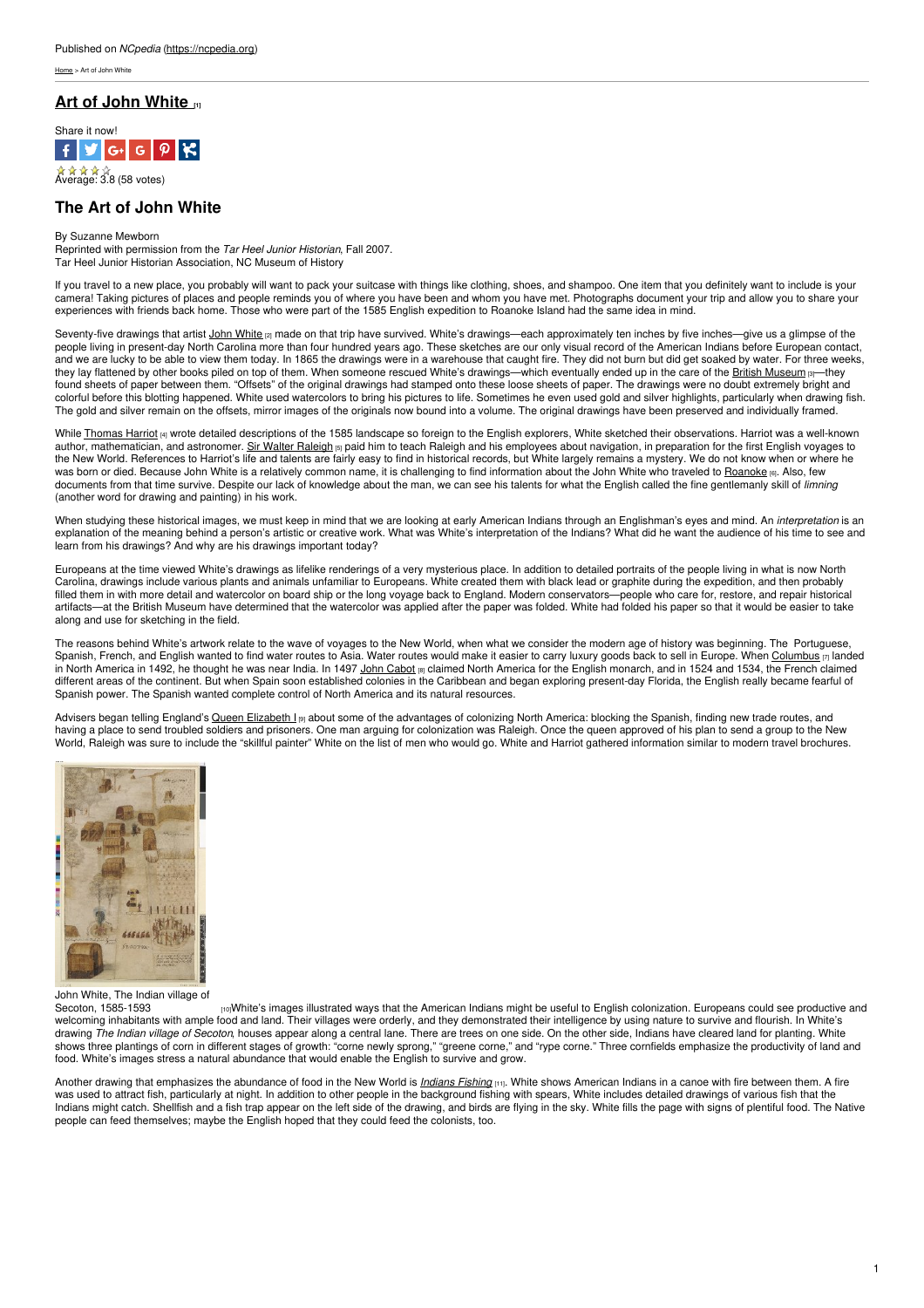

John White, An Ossuary Temple,<br>1585-1593

[1585-1593.](http://www.britishmuseum.org/research/search_the_collection_database/search_object_details.aspx?objectId=753497&partId=1) [12]White also includes observations that might challenge English colonization and English relationships with the American Indians, such as religious differences. For example, White draws *An Ossuary Temple*, a building that houses bodies of deceased Indian chiefs that have been mummified, a ritual that Christians do not perform. A squatting idol overlooks the preserved bodies, suggesting that the Indians were a pagan society that worshipped many different gods instead of Christians' single God. The lack of clothing worn by the Indians in the drawings shows the warm climate at Roanoke and differences from English customs. Two detailed drawings of villages indicate a relatively large Native population needing food and land of its own. [Palisades](http://www.britishmuseum.org/research/search_the_collection_database/search_object_details.aspx?objectid=753502&partid=1&output=People%2f!!%2fOR%2f!!%2f129529%2f!%2f129529-3-18%2f!%2fPrevious+owner%2fex-collection+James+Caulfield%2c+1st+Earl+of+Charlemont%2f!%2f%2f!!%2f%2f!!!%2f&orig=%2fresearch%2fsearch_the_collection_database%2fadvanced_search.aspx¤tPage=4&numpages=10) surround one village [13], showing the American Indians' capability to make war and to protect themselves. These drawings served as a reminder to English settlers and investors of possible disagreements to overcome.

Despite the differences in clothing, language, religion, and social organization, White shows some similarities between the English and Indians. His portraits of elders and chiefs told interested colonists about more than just each individual subject. Overall, the people in the portraits are smiling, laughing, or talking. They wear ornaments such as necklaces, headbands, earrings, and feathers. The Indians' ornaments—such as bracelets and necklaces of copper and [pearls](https://ncpedia.org/pearls) [14] —emphasized something in common with the English. Clothes and jewelry could identify American Indian leaders, just as they did English rulers and people of wealth. Think about portraits of Queen Elizabeth.



John White, An Indian man and a

She is covered with pearls, jewels, and rich fabrics. White's drawings of Indians include wood, fur, woman eating, 1585-1593. woman eating, [1585-1593.](http://www.britishmuseum.org/research/search_the_collection_database/search_object_details.aspx?objectId=753494&partId=1) **[15]leather, shells, clay, stone, beads**, and copper. Some of these materials were used to make weapons. White was sure to include them in his drawings as resources available in the New World. These resources were important for trading with American Indians or for making money by selling them back in Europe. White's drawing of *An Indian Man and Woman Eating* might suggest that both groups had social lives and organized gatherings, as also seen in *A Fire [Ceremony](http://www.britishmuseum.org/research/search_the_collection_database/search_object_details.aspx?objectid=753495&partid=1&output=People%2f!!%2fOR%2f!!%2f129529%2f!%2f129529-3-18%2f!%2fPrevious+owner%2fex-collection+James+Caulfield%2c+1st+Earl+of+Charlemont%2f!%2f%2f!!%2f%2f!!!%2f&orig=%2fresearch%2fsearch_the_collection_database%2fadvanced_search.aspx¤tPage=3&numpages=10)* [16]. *Indians Fishing* illustrates that, like the English, American Indians worked in teams.

White includes a variety of snapshots in his images: [portraits](http://www.britishmuseum.org/research/search_the_collection_database/search_object_details.aspx?objectid=753491&partid=1&output=People%2f!!%2fOR%2f!!%2f129529%2f!%2f129529-3-18%2f!%2fPrevious+owner%2fex-collection+James+Caulfield%2c+1st+Earl+of+Charlemont%2f!%2f%2f!!%2f%2f!!!%2f&orig=%2fresearch%2fsearch_the_collection_database%2fadvanced_search.aspx¤tPage=3&numpages=10) [17], landscapes, [detailed](http://www.britishmuseum.org/research/search_the_collection_database/search_object_details.aspx?objectid=753485&partid=1&output=People%2f!!%2fOR%2f!!%2f129529%2f!%2f129529-3-18%2f!%2fPrevious+owner%2fex-collection+James+Caulfield%2c+1st+Earl+of+Charlemont%2f!%2f%2f!!%2f%2f!!!%2f&orig=%2fresearch%2fsearch_the_collection_database%2fadvanced_search.aspx¤tPage=3&numpages=10) animal studies [18], and [maps](http://www.britishmuseum.org/research/search_the_collection_database/search_object_details.aspx?objectid=753203&partid=1&output=People%2f!!%2fOR%2f!!%2f129529%2f!%2f129529-3-18%2f!%2fPrevious+owner%2fex-collection+James+Caulfield%2c+1st+Earl+of+Charlemont%2f!%2f%2f!!%2f%2f!!!%2f&orig=%2fresearch%2fsearch_the_collection_database%2fadvanced_search.aspx¤tPage=1&numpages=10) [19]. People such as Theodor de Bry-an engraver working in Germany—later published versions of White's drawings in several languages. De Bry made changes, such as making the Indians' facial features, coloring, and poses look more like typical European portraits of the time. In the same way that a story changes with each person who tells it, the drawings changed, too.

At the time of this article's publication, Suzanne Mewborn served as the program coordinator for the Tar Heel Junior Historian Association at the North Carolina Museum of *History.*

### **References and additional resources:**

Fort [Raleigh](https://www.nps.gov/fora/index.htm) [20]

NC [LIVE](https://www.nclive.org/cgi-bin/nclsm?url=%22http://search.ebscohost.com/login.aspx?direct=true&dbgroup=9021&bquery=(john+white)+and+(Art)+and+(new+world)&cli0=FT&clv0=Y&type=1&site=ehost-live%22) [21]

[Resources](https://www.worldcat.org/search?qt=worldcat_org_all&q=john+white+art) in libraries [22] via WorldCat

### [Roanoke](http://roanokeisland.com/) Island Festival Park [23]

**Image Credits:**

© The Trustees of the British Museum

**Subjects:** Colonial period [\(1600-1763\)](https://ncpedia.org/category/subjects/colonial-period) [24] [American](https://ncpedia.org/category/subjects/american-indian) Indians [25] [Art](https://ncpedia.org/category/subjects/art) [26] [Artists](https://ncpedia.org/category/subjects/artist) [27] Writers, [journalists,](https://ncpedia.org/category/subjects/writer) and editors [28] **Authors:** [Mewborn,](https://ncpedia.org/category/authors/mewborn-suzanne) Suzanne [29] **Origin - location:** Dare [County](https://ncpedia.org/category/origin-location/coastal-25) [30] **From:** Tar Heel Junior [Historian,](https://ncpedia.org/category/entry-source/tar-heel-juni) NC Museum of History.[31]

1 January 2007 | Mewborn, Suzanne

**Source URL:** https://ncpedia.org/culture/art/white-john

- **Links** [1] https://ncpedia.org/culture/art/white-john
- [2] https://ncpedia.org/biography/governors/white [3] http://www.britishmuseum.org/
- [4] https://ncpedia.org/biography/harriot-hariot-or
- [5] https://ncpedia.org/biography/raleigh-walter
- 
- [6] https://ncpedia.org/history/colonial/roanoke-island [7] http://www.bbc.co.uk/history/historic\_figures/columbus\_christopher.shtml [8] http://www.bbc.co.uk/history/historic\_figures/cabot\_john.shtml
- [9] http://www.folger.edu/template.cfm?cid=1256
- 

[10] http://www.britishmuseum.org/research/search\_the\_collection\_database/search\_object\_details.aspx?objectId=753503&partId=1<br>[11] http://www.britishmuseum.org/research/search\_the\_collection\_database/search\_object\_deta 18%2f!%2fPrevious+owner%2fex-

.<br>collection+James+Caulfield%2c+1st+Earl+of+Charlemont%2f!%2f%2f!!!%2f%2fi!!%2f&amp;orig=%2fresearch%2fsearch\_the\_collection\_database%2fadvanced\_search.aspx&amp;currentPage=8&amp;numpages=10